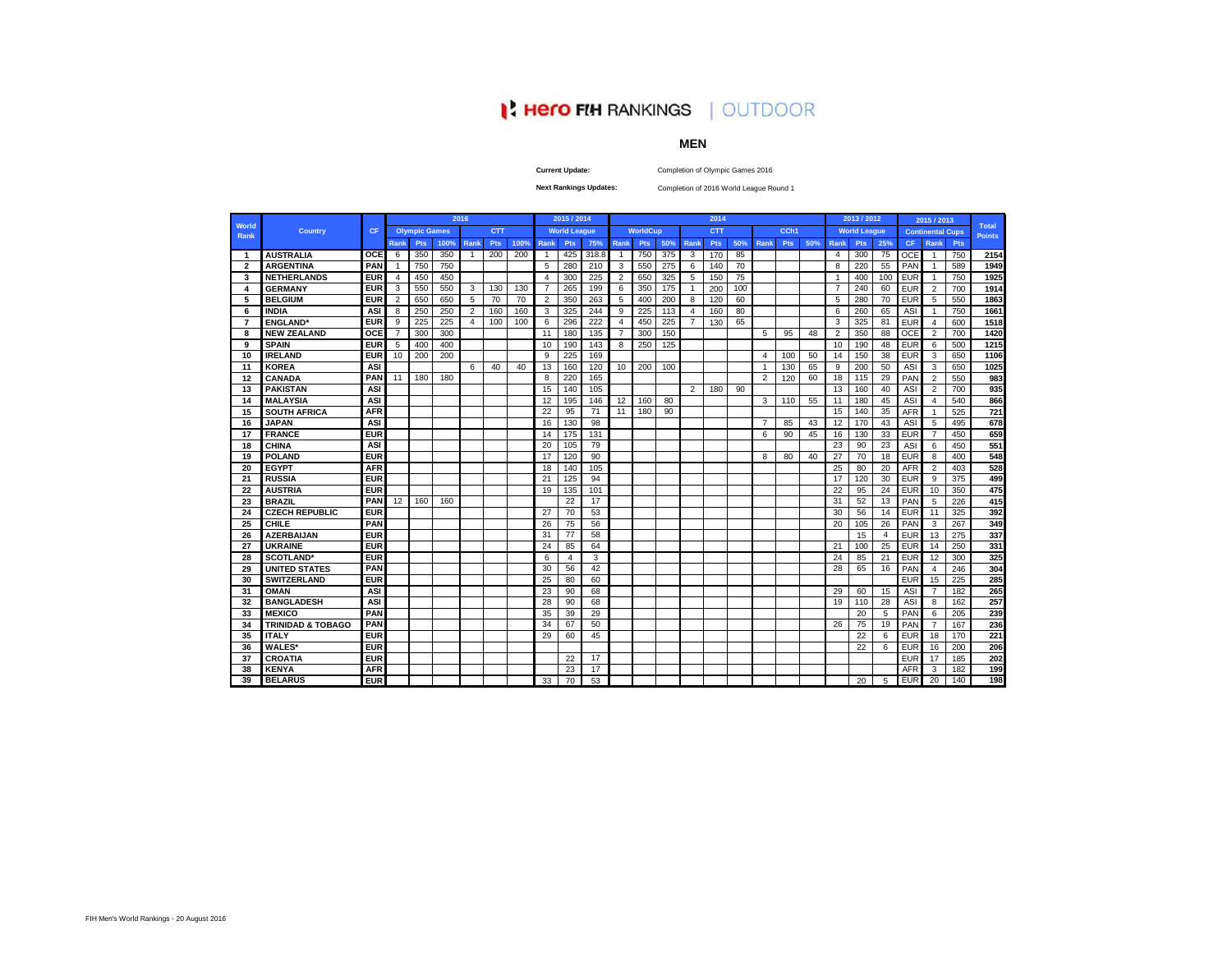| 40 | <b>SINGAPORE</b>          | ASI        |  |  |  | 32 | 48 | 36 |  |  |  |  |    | 25 | 6              | <b>ASI</b> | 10             | 142 | 184                    |
|----|---------------------------|------------|--|--|--|----|----|----|--|--|--|--|----|----|----------------|------------|----------------|-----|------------------------|
| 41 | <b>PORTUGAL</b>           | <b>EUR</b> |  |  |  |    | 17 | 13 |  |  |  |  | 33 | 45 | 11             | <b>EUR</b> | 19             | 155 | 179                    |
| 42 | <b>SRI LANKA</b>          | ASI        |  |  |  |    | 20 | 15 |  |  |  |  |    | 20 | 5              | ASI        | 9              | 152 | 172                    |
| 43 | <b>GHANA</b>              | <b>AFR</b> |  |  |  |    | 22 | 17 |  |  |  |  |    | 20 | 5              | <b>AFR</b> | 4              | 138 | 160                    |
| 44 | <b>CUBA</b>               | PAN        |  |  |  |    |    |    |  |  |  |  |    |    |                | PAN        | 8              | 148 | 148                    |
| 45 | <b>TURKEY</b>             | <b>EUR</b> |  |  |  |    | 15 | 11 |  |  |  |  |    | 20 | 5              | <b>EUR</b> | 21             | 125 | 141                    |
| 46 | <b>URUGUAY</b>            | PAN        |  |  |  |    |    |    |  |  |  |  |    |    |                | PAN        | 9              | 139 | 139                    |
| 47 | VENEZUELA                 | PAN        |  |  |  |    |    |    |  |  |  |  |    | 15 | 4              | PAN        | 10             | 130 | 133                    |
| 48 | <b>SWEDEN</b>             | <b>EUR</b> |  |  |  |    |    |    |  |  |  |  |    | 15 | $\overline{4}$ | <b>EUR</b> | 22             | 110 | $\overline{114}$       |
| 49 | <b>CHINESE TAIPEI</b>     | ASI        |  |  |  |    |    |    |  |  |  |  |    |    |                | ASI        | 11             | 114 | 114                    |
| 50 | <b>SLOVAKIA</b>           | <b>EUR</b> |  |  |  |    | 20 | 15 |  |  |  |  |    |    |                | <b>EUR</b> | 23             | 95  | 110                    |
| 51 | <b>IRAN</b>               | ASI        |  |  |  |    | 23 | 17 |  |  |  |  |    |    |                | ASI        | 12             | 90  | 107                    |
| 52 | <b>HONG KONG CHINA</b>    | ASI        |  |  |  |    | 15 | 11 |  |  |  |  |    | 18 | 5              | ASI        | 13             | 83  | 98                     |
| 53 | <b>NIGERIA</b>            | <b>AFR</b> |  |  |  |    |    |    |  |  |  |  |    |    |                | <b>AFR</b> | 5              | 94  | 94                     |
| 54 | <b>BARBADOS</b>           | PAN        |  |  |  |    | 18 | 14 |  |  |  |  |    | 20 | 5              | PAN        | 11             | 72  | 91                     |
| 55 | <b>DOMINICAN REPUBLIC</b> | PAN        |  |  |  |    | 21 | 16 |  |  |  |  |    |    |                | PAN        | 12             | 67  | 83                     |
| 56 | LITHUANIA                 | <b>EUR</b> |  |  |  |    | 15 | 11 |  |  |  |  |    |    |                | <b>EUR</b> | 26             | 70  | 81                     |
| 57 | <b>CYPRUS</b>             | <b>EUR</b> |  |  |  |    |    |    |  |  |  |  |    |    |                | <b>EUR</b> | 24             | 80  | 80                     |
| 58 | <b>DENMARK</b>            | <b>EUR</b> |  |  |  |    |    |    |  |  |  |  |    |    |                | <b>EUR</b> | 25             | 75  | 75                     |
| 59 | <b>JAMAICA</b>            | PAN        |  |  |  |    | 23 | 17 |  |  |  |  |    |    |                | <b>PAN</b> | 14             | 56  | $\overline{73}$        |
| 60 | <b>GUATEMALA</b>          | PAN        |  |  |  |    | 15 | 11 |  |  |  |  |    | 15 | $\overline{4}$ | PAN        | 14             | 56  | $\overline{71}$        |
| 61 | <b>MALTA</b>              | <b>EUR</b> |  |  |  |    |    |    |  |  |  |  |    |    |                | EUR        | 27             | 65  | 65                     |
| 62 | <b>GIBRALTAR</b>          | <b>EUR</b> |  |  |  |    |    |    |  |  |  |  |    | 25 | 6              | EUR        | 29             | 55  | 61                     |
| 63 | <b>PARAGUAY</b>           | PAN        |  |  |  |    |    |    |  |  |  |  |    |    |                | PAN        | 13             | 61  | 61                     |
| 64 | <b>THAILAND</b>           | ASI        |  |  |  |    | 15 | 11 |  |  |  |  |    | 17 | $\overline{4}$ | ASI        | 16             | 45  | 61                     |
| 65 | <b>HUNGARY</b>            | <b>EUR</b> |  |  |  |    |    |    |  |  |  |  |    |    |                | EUR        | 28             | 60  | 60                     |
| 65 | <b>ZIMBABWE</b>           | <b>AFR</b> |  |  |  |    |    |    |  |  |  |  |    |    |                | AFR        | 6              | 60  | 60                     |
| 67 | <b>FIJI</b>               | OCE        |  |  |  |    | 15 | 11 |  |  |  |  | 32 | 48 | 12             | OCE        | 4              | 33  | 56                     |
| 68 | QATAR                     | ASI        |  |  |  |    |    |    |  |  |  |  |    |    |                | ASI        | 14             | 56  | 56                     |
| 69 | <b>UZBEKISTAN</b>         | ASI        |  |  |  |    |    |    |  |  |  |  |    | 20 | 5              | ASI        | 15             | 51  | 56                     |
| 69 | <b>BULGARIA</b>           | <b>EUR</b> |  |  |  |    | 25 | 19 |  |  |  |  |    |    |                | <b>EUR</b> | 33             | 35  | 54                     |
| 71 | <b>PAPUA NEW GUINEA</b>   | OCE        |  |  |  |    | 20 | 15 |  |  |  |  |    | 20 | 5              | OCE        | 5              | 30  | 50                     |
| 72 | <b>FINLAND</b>            | <b>EUR</b> |  |  |  |    |    |    |  |  |  |  |    |    |                | <b>EUR</b> | 30             | 50  | 50                     |
| 73 | <b>SAMOA</b>              | OCE        |  |  |  |    | 15 | 11 |  |  |  |  |    |    |                | OCE        | 3              | 36  | 47                     |
| 74 | <b>NORWAY</b>             | <b>EUR</b> |  |  |  |    |    |    |  |  |  |  |    |    |                | EUR        | 31             | 45  | 45                     |
| 75 | <b>TANZANIA</b>           | <b>AFR</b> |  |  |  |    | 15 | 11 |  |  |  |  |    |    |                | AFR        | 8              | 32  | 43                     |
| 76 | <b>KAZAKHSTAN</b>         | ASI        |  |  |  |    |    |    |  |  |  |  |    |    |                | ASI        | 17             | 42  | 42                     |
| 77 | <b>GREECE</b>             | <b>EUR</b> |  |  |  |    |    |    |  |  |  |  |    |    |                | <b>EUR</b> | 32             | 40  | 40                     |
| 78 | <b>NAMIBIA</b>            | <b>AFR</b> |  |  |  |    |    |    |  |  |  |  |    |    |                | <b>AFR</b> | $\overline{7}$ | 36  | 36                     |
| 79 | <b>BOTSWANA</b>           | <b>AFR</b> |  |  |  |    |    |    |  |  |  |  |    |    |                | AFF        | 9              | 30  | 30                     |
| 80 | PERU                      | PAN        |  |  |  |    |    |    |  |  |  |  |    |    |                | PAN        | 16             | 22  | 22                     |
| 81 | <b>MOROCCO</b>            | <b>AFR</b> |  |  |  |    |    |    |  |  |  |  |    | 15 | 4              | <b>AFR</b> |                |     | $\boldsymbol{\Lambda}$ |
| 81 | <b>VANUATU</b>            | <b>OCE</b> |  |  |  |    |    |    |  |  |  |  |    | 15 | $\overline{4}$ | <b>OCE</b> |                |     | 4                      |

Notes

team qualifies

Where teams have the same total of WR points, ranking is determined by the highest placement at the most recent FIH or continental event

Ukraine deducted 30 World Ranking Points for their late withdrawal from a 2013 4 Nations Invitational Tournament

Points for the previous World League are reduced by 50% at the stage at which a

From 2014 teams which win a World League Qualifying Tournament receive a bonus of 25 points

\* Points gained by Great Britain distributed proportionally to England, Scotland and Wales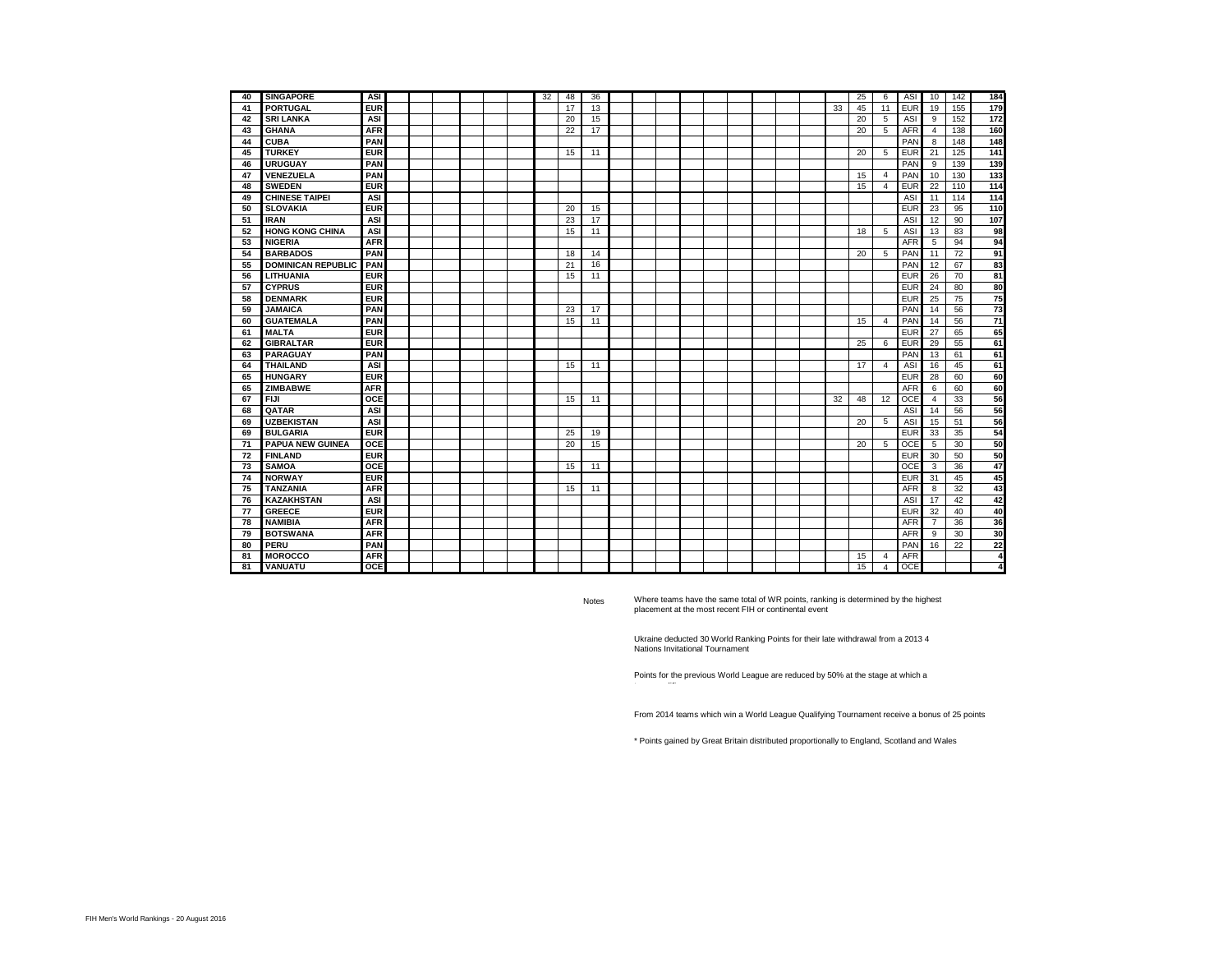

## *CONTINENTAL RANKINGS -- MEN*

*DECEMBER 2015*

**NOTE: The ranking points allocated to each country are to establish Continental Ranking ONLY. Separate points are then allocated to each country based upon the weightings fixed for each CF** 

#### **AFRICAN HOCKEY FEDERATION (MEN)**

#### **ASIAN HOCKEY FEDERATION (MEN)**

| Country<br>Country<br><b>CF Ranking</b><br><b>Total Pts</b><br><b>CF Ranking</b><br><b>Africa Cup of Nations</b><br><b>Africa Cup of Nations</b><br>Rank<br>100%<br>Rank<br>Rank<br><b>Pts</b><br>Pts<br>50%<br>263<br><b>RSA</b><br>525<br>525<br>525<br>788<br><b>IND</b><br><b>PAK</b><br>$\sim$<br>201<br>$\sim$<br>EGY<br>403<br>403<br>604<br>403<br>◠<br>◠<br>⌒<br><b>KOR</b><br>3<br>273<br>$\sim$<br>182<br>182<br>91<br>182<br><b>KEN</b><br>3<br>3<br>◠<br>$\sim$<br>۰,<br><b>MAS</b><br>207<br><b>GHA</b><br>138<br>138<br>69<br>138<br>4<br>4<br>4<br>4<br><b>JPN</b><br>5<br><b>DNP</b><br>94<br><b>NGR</b><br>94<br>5<br>94<br>5<br>5<br><b>CHN</b><br><b>DNP</b><br>60<br>6<br>6<br>ZIM<br>60<br>60<br>6<br>6<br>OMA<br>36<br>36<br>36<br><b>DNP</b><br><b>NAM</b><br>32<br>32<br>32<br><b>DNP</b><br><b>BAN</b><br><b>TAN</b><br>8<br>8<br>8<br>8<br>30<br><b>BOT</b><br>30<br><b>DNP</b><br>30<br>SRI<br>9<br>a<br>10<br>9 |  | 2015 |  | 2013 |  |  |  |  |
|----------------------------------------------------------------------------------------------------------------------------------------------------------------------------------------------------------------------------------------------------------------------------------------------------------------------------------------------------------------------------------------------------------------------------------------------------------------------------------------------------------------------------------------------------------------------------------------------------------------------------------------------------------------------------------------------------------------------------------------------------------------------------------------------------------------------------------------------------------------------------------------------------------------------------------------------|--|------|--|------|--|--|--|--|
|                                                                                                                                                                                                                                                                                                                                                                                                                                                                                                                                                                                                                                                                                                                                                                                                                                                                                                                                              |  |      |  |      |  |  |  |  |
|                                                                                                                                                                                                                                                                                                                                                                                                                                                                                                                                                                                                                                                                                                                                                                                                                                                                                                                                              |  |      |  |      |  |  |  |  |
|                                                                                                                                                                                                                                                                                                                                                                                                                                                                                                                                                                                                                                                                                                                                                                                                                                                                                                                                              |  |      |  |      |  |  |  |  |
|                                                                                                                                                                                                                                                                                                                                                                                                                                                                                                                                                                                                                                                                                                                                                                                                                                                                                                                                              |  |      |  |      |  |  |  |  |
|                                                                                                                                                                                                                                                                                                                                                                                                                                                                                                                                                                                                                                                                                                                                                                                                                                                                                                                                              |  |      |  |      |  |  |  |  |
|                                                                                                                                                                                                                                                                                                                                                                                                                                                                                                                                                                                                                                                                                                                                                                                                                                                                                                                                              |  |      |  |      |  |  |  |  |
|                                                                                                                                                                                                                                                                                                                                                                                                                                                                                                                                                                                                                                                                                                                                                                                                                                                                                                                                              |  |      |  |      |  |  |  |  |
|                                                                                                                                                                                                                                                                                                                                                                                                                                                                                                                                                                                                                                                                                                                                                                                                                                                                                                                                              |  |      |  |      |  |  |  |  |
|                                                                                                                                                                                                                                                                                                                                                                                                                                                                                                                                                                                                                                                                                                                                                                                                                                                                                                                                              |  |      |  |      |  |  |  |  |
|                                                                                                                                                                                                                                                                                                                                                                                                                                                                                                                                                                                                                                                                                                                                                                                                                                                                                                                                              |  |      |  |      |  |  |  |  |
|                                                                                                                                                                                                                                                                                                                                                                                                                                                                                                                                                                                                                                                                                                                                                                                                                                                                                                                                              |  |      |  |      |  |  |  |  |

### **EUROPEAN HOCKEY FEDERATION (MEN)**

|                   |            |                | 2013                        |             |                | 2013                        |     |                  |
|-------------------|------------|----------------|-----------------------------|-------------|----------------|-----------------------------|-----|------------------|
| <b>CF Ranking</b> | Country    |                | <b>European Nations Cup</b> |             |                | <b>European Nations Cup</b> |     | <b>Total Pts</b> |
|                   |            | Rank           | Pts                         | 100%        | Rank           | <b>Pts</b>                  | 50% |                  |
| $\overline{1}$    | NED*       | $\overline{1}$ | 750                         | 750         | 3              | 650                         | 325 | 1075             |
| $\overline{2}$    | GER*       | $\overline{2}$ | 700                         | 700         | $\overline{1}$ | 750                         | 375 | 1075             |
| 3                 | IRL*       | 3              | 650                         | 650         | 6              | 500                         | 250 | 900              |
| $\overline{4}$    | ENG*       | $\overline{4}$ | 600                         | 600         | $\overline{4}$ | 600                         | 300 | 900              |
| 5                 | BEL*       | 5              | 550                         | 550         | $\overline{2}$ | 700                         | 350 | 900              |
| 6                 | ESP        | 6              | 500                         | 500         | 5              | 550                         | 275 | 775              |
| $\overline{7}$    | <b>FRA</b> | $\overline{7}$ | 450                         | 450         | 10             | 350                         | 175 | 625              |
| 8                 | POL        | 9              | 375                         | 375         | $\overline{7}$ | 450                         | 225 | 600              |
| 9                 | <b>RUS</b> | 8              | 400                         | 400         | 9              | 375                         | 188 | 588              |
| 10                | AUT        | 10             | 350                         | 350         | 11             | 325                         | 163 | 513              |
| 11                | CZE        | 12             | 300                         | 300         | 8              | 400                         | 200 | 500              |
| 12                | SCO        | 11             | 325                         | 325         | 14             | 250                         | 125 | 450              |
| 13                | <b>AZE</b> | 13             | 275                         | 275         | 12             | 300                         | 150 | 425              |
| 14                | <b>UKR</b> | 14             | 250                         | 250         | 13             | 275                         | 138 | 388              |
| 15                | SUI        | 15             | 225                         | 225         | 17             | 185                         | 93  | 318              |
| 16                | WAL        | 17             | 185                         | 185         | 15             | 225                         | 113 | 298              |
| 17                | CRO        | 16             | 200                         | 200         | 18             | 170                         | 85  | 285              |
| 18                | <b>ITA</b> | 19             | 155                         | 155         | 16             | 200                         | 100 | 255              |
| 19                | <b>POR</b> | 18             | 170                         | 170         | 20             | 140                         | 70  | 240              |
| 20                | <b>BLR</b> | 20             | 140                         | 140         | 19             | 155                         | 78  | 218              |
| 21                | <b>TUR</b> | 21             | 125                         | 125         | 23             | 95                          | 48  | 173              |
| 22                | SWE        | 22             | 110                         | 110         | 22             | 110                         | 55  | 165              |
| 23                | <b>SVK</b> | 23             | 95                          | 95          | 24             | 80                          | 40  | 135              |
| 24                | CYP        | 29             | 55                          | 55          | 27             | 65                          | 33  | 88               |
| 25                | <b>DEN</b> | 24             | 80                          | 80          | <b>DNP</b>     |                             |     | 80               |
| 26                | LTU        | 25             | 75                          | 75          | <b>DNP</b>     |                             |     | 75               |
| 27                | <b>MLT</b> | 26             | 70                          | 70          | <b>DNP</b>     |                             |     | 70               |
| 28                | <b>HUN</b> | 27             | 65                          | 65          | <b>DNP</b>     |                             |     | 65               |
| 29                | GIB        | <b>DNP</b>     |                             | $\mathbf 0$ | 21             | 125                         | 63  | 63               |
| 30                | <b>FIN</b> | 28             | 60                          | 60          | <b>DNP</b>     |                             |     | 60               |
| 31                | <b>NOR</b> | 30             | 50                          | 50          | <b>DNP</b>     |                             |     | 50               |
| 32                | GRE        | <b>DNP</b>     |                             | $\Omega$    | 25             | 75                          | 38  | 38               |
| 33                | <b>BUL</b> | <b>DNP</b>     |                             | $\Omega$    | 26             | 70                          | 35  | 35               |

\* Where points are equal for 4-year cycle, team with most recent best result at CF Championships is ranked higher.

\* Where points are equal for 4-year cycle, team with most recent best result at CF Championships is ranked higher.

|        |            |        | 2015                         |                                  |                    | 2013                         |                  |                  |                   |            |            | 2014               |            |              | 2013             |     |                  |
|--------|------------|--------|------------------------------|----------------------------------|--------------------|------------------------------|------------------|------------------|-------------------|------------|------------|--------------------|------------|--------------|------------------|-----|------------------|
| anking | Country    |        | <b>Africa Cup of Nations</b> |                                  |                    | <b>Africa Cup of Nations</b> |                  | <b>Total Pts</b> | <b>CF Ranking</b> | Country    |            | <b>Asian Games</b> |            |              | <b>Asian Cup</b> |     | <b>Total Pts</b> |
|        |            | Rank   | Pts                          | 100%                             | Rank               | Pts                          | 50%              |                  |                   |            | Rank       | Pts                | 100%       | Rank         | <b>Pts</b>       | 50% |                  |
|        | <b>RSA</b> |        | 525                          | 525                              |                    | 525                          | 263              | 788              |                   | <b>IND</b> |            | 750                | 750        | $\Omega$     | 700              | 350 | 1100             |
|        | EGY        | $\sim$ | 403                          | 403                              | $\Omega$           | 403                          | 201              | 604              | $\sim$            | <b>PAK</b> | $\sim$     | 700                | 700        | 3            | 650              | 325 | 1025             |
|        | <b>KEN</b> | 3      | 182                          | 182                              | 3                  | 182                          | 91               | 273              | 3                 | <b>KOR</b> | 3          | 650                | 650        |              | 750              | 375 | 1025             |
|        | GHA        |        | 138                          | 138                              |                    | 138                          | 69               | 207              |                   | <b>MAS</b> |            | 540                | 540        |              | 540              | 270 | 810              |
|        | <b>NGR</b> |        | 94                           | 94                               | <b>DNP</b>         |                              |                  | 94               | ь                 | <b>JPN</b> |            | 495                | 495        |              | 495              | 248 | 743              |
| $\sim$ | ZIM        | 6.     | 60                           | 60                               | <b>DNP</b>         |                              |                  | 60               | 6                 | CHN        | ĥ          | 450                | 450        | <b>DNP</b>   |                  |     | 450              |
|        | <b>NAM</b> |        | 36                           | 36                               | <b>DNP</b>         |                              |                  | 36               |                   | <b>OMA</b> |            | 182                | 182        | 6            | 450              | 225 | 407              |
|        | <b>TAN</b> | R      | 32                           | 32                               | <b>DNP</b>         |                              |                  | 32               | 8                 | <b>BAN</b> | 8          | 162                | 162        |              | 182              | 91  | 253              |
|        | <b>BOT</b> | q      | 30                           | 30                               | <b>DNP</b>         |                              |                  | 30               | q                 | SRI        | 10         | 142                | 142        | $\mathbf{Q}$ | 152              | 76  | 218              |
|        |            |        |                              |                                  |                    |                              |                  |                  | 10                | SIN        | q          | 152                | 152        | 11           | 114              | 57  | 209              |
|        |            |        |                              | EUROPEAN HOCKEY FEDERATION (MEN) |                    |                              |                  |                  | 11                | <b>TPE</b> | 12         | 90                 | 90         | 8            | 162              | 81  | 171              |
|        |            |        |                              |                                  |                    |                              |                  |                  | 12                | IRI        | 11         | 114                | 114        | <b>DNP</b>   |                  |     | 114              |
|        |            |        | 2013                         |                                  |                    | 2013                         |                  |                  | 13                | <b>HKG</b> | 14         | 56                 | 56         | 12           | 90               | 45  | 101              |
| ankinc | Country    |        | <b>European Nations Cup</b>  | <b>European Nations Cup</b>      |                    |                              | <b>Total Pts</b> | 14               | OAT               | 13         | 83         | 83                 | <b>DNP</b> |              |                  | 83  |                  |
|        |            | Rank   | <b>Pts</b>                   | 100%                             | Rank<br>50%<br>Pts |                              |                  |                  | 15                | <b>UZB</b> | <b>DNP</b> |                    |            | $10^{-1}$    | 142              | 71  | 71               |
|        | NED*       |        | 750                          | 750                              | 3                  | 650<br>325                   |                  |                  | 16                | <b>THA</b> | <b>DNP</b> |                    |            | 13           | 83               | 41  | 41               |
|        | GER*       |        | 700                          | 700                              |                    | 375<br>750                   |                  |                  | 17                | KAZ        | <b>DNP</b> |                    |            | 14           | 56               | 28  | 28               |

#### **OCEANIA HOCKEY FEDERATION (MEN)**

| <b>POL</b> |    | 375 | 375 |        | 45 <sub>C</sub> | 225     | 600 |                   |            |            | 2015            |        |            | 2013        |     |                  |
|------------|----|-----|-----|--------|-----------------|---------|-----|-------------------|------------|------------|-----------------|--------|------------|-------------|-----|------------------|
| <b>RUS</b> |    | 400 | 400 |        | 375             | 188     | 588 | <b>CF Ranking</b> | Country    |            | Oceania Cup     |        |            | Oceania Cup |     | <b>Total Pts</b> |
| AUT        | 10 | 350 | 350 |        | 325             | 163     | 513 |                   |            | Rank       | P <sub>ts</sub> | 100%   | Rank       | <b>Pts</b>  | 50% |                  |
| CZE        | 12 | 300 | 300 |        | 400             | 200     | 500 |                   | <b>AUS</b> |            | 750             | 750    |            | 750         | 375 | 1125             |
| SCO        |    | 325 | 325 |        | 250             | 125     | 450 |                   | <b>NZL</b> |            | 700             | 700    |            | 700         | 350 | 1050             |
| AZE        | 13 | 275 | 275 | $\sim$ | 300             | 150     | 425 |                   | SAM        |            | 33              | 33     |            | 33          | 17  | 50 I             |
| <b>UKR</b> | 14 | 250 | 250 |        | 275             | 138     | 388 |                   |            |            | 36              | $\sim$ | <b>DNP</b> |             |     | 36               |
| SU         | 15 | 225 | 225 |        | 185             | റാ<br>ຶ | 318 |                   | <b>PNG</b> | <b>DNP</b> |                 |        |            | 36          | 18  | 18               |

#### **PAN AMERICAN HOCKEY FEDERATION (MEN)**

| $\cdot$ | .          | $\cdot$                                                                                                        | $\sim$ | $\sim$   | $\cdot$ $\sim$ | --- | $\sim$ | $\overline{\phantom{a}}$ |                   |            |            |                           |      |                |                  |     |                  |
|---------|------------|----------------------------------------------------------------------------------------------------------------|--------|----------|----------------|-----|--------|--------------------------|-------------------|------------|------------|---------------------------|------|----------------|------------------|-----|------------------|
| 19      | <b>POR</b> | 18                                                                                                             | 170    | 170      | 20             | 140 | 70     | 240                      |                   |            |            | 2015                      |      |                | 2013             |     |                  |
| 20      | <b>BLR</b> | 20                                                                                                             | 140    | 140      | 19             | 155 | 78     | 218                      | <b>CF Ranking</b> | Country    |            | <b>Pan American Games</b> |      |                | Pan American Cup |     | <b>Total Pts</b> |
| 21      | <b>TUR</b> | 21                                                                                                             | 125    | 125      | 23             | 95  | 48     | 173                      |                   |            | Rank       | <b>Pts</b>                | 100% | Rank           | <b>Pts</b>       | 50% |                  |
| 22      | SWE        | 22                                                                                                             | 110    | 110      | 22             | 110 | 55     | 165                      |                   | ARG        |            | 589                       | 589  |                | 589              | 294 | 883              |
| 23      | <b>SVK</b> | 23                                                                                                             | 95     | 95       | 24             | 80  | 40     | 135                      | 2                 | CAN        | 2          | 550                       | 550  | $\overline{2}$ | 550              | 275 | 824              |
| 24      | <b>CYP</b> | 29                                                                                                             | 55     | 55       | 27             | 65  | 33     | 88                       | 3                 | CHI        | 3          | 267                       | 267  | ∽              | 226              | 113 | 379              |
| 25      | <b>DEN</b> | 24                                                                                                             | 80     | 80       | <b>DNP</b>     |     |        | 80                       |                   | <b>USA</b> | 5          | 226                       | 226  |                | 246              | 123 | 349              |
| 26      | LTU        | 25                                                                                                             | 75     | 75       | <b>DNP</b>     |     |        | 75                       | $\mathbf{p}$      | <b>BRA</b> |            | 246                       | 246  |                | 167              | 83  | 329              |
| 27      | <b>MLT</b> | 26                                                                                                             | 70     | 70       | <b>DNP</b>     |     |        | 70                       | 6                 | <b>MEX</b> | 6          | 205                       | 205  | $\sim$<br>h    | 205              | 103 | 308              |
| 28      | <b>HUN</b> | 27                                                                                                             | 65     | 65       | <b>DNP</b>     |     |        | 65                       |                   | <b>TTO</b> |            | 167                       | 167  | 3              | 267              | 133 | 300              |
| 29      | GIB        | <b>DNP</b>                                                                                                     |        | $\Omega$ | 21             | 125 | 63     | 63                       | 8                 | <b>CUB</b> | 8          | 148                       | 148  | <b>DNP</b>     |                  |     | 148              |
| 30      | <b>FIN</b> | 28                                                                                                             | 60     | 60       | <b>DNP</b>     |     |        | 60                       | 9                 | URU        | 12         | 67                        | 67   |                | 148              | 74  | 141              |
| 31      | <b>NOR</b> | 30                                                                                                             | 50     | 50       | <b>DNP</b>     |     |        | 50                       | 10                | <b>VEN</b> | 9          | 139                       | 139  | <b>DNP</b>     |                  |     | 139              |
| 32      | <b>GRE</b> | <b>DNP</b>                                                                                                     |        | $\Omega$ | 25             | 75  | 38     | 38                       | 11                | <b>BAR</b> | 10         | 130                       | 130  | <b>DNP</b>     |                  |     | 130              |
| 33      | <b>BUL</b> | <b>DNP</b>                                                                                                     |        | $\Omega$ | 26             | 70  | 35     | 35                       | 12                | <b>DOM</b> | 11         | 72                        | 72   | <b>DNP</b>     |                  |     | 72               |
|         |            |                                                                                                                |        |          |                |     |        |                          | 13                | PAR        | <b>DNP</b> |                           |      | q              | 139              | 69  | 69               |
|         |            |                                                                                                                |        |          |                |     |        |                          | 14                | <b>JAM</b> | 13         | 61                        | 61   | <b>DNP</b>     |                  |     | 61               |
|         |            | ere points are equal for 4-year cycle, team with most recent best result at CF Championships is ranked higher. |        |          |                |     |        |                          | 15                | <b>GUA</b> | 14         | 56                        | 56   | <b>DNP</b>     |                  |     | 56               |
|         |            |                                                                                                                |        |          |                |     |        |                          | 16                | PER        | 15         | 50                        | 50   | <b>DNP</b>     |                  |     | 50               |